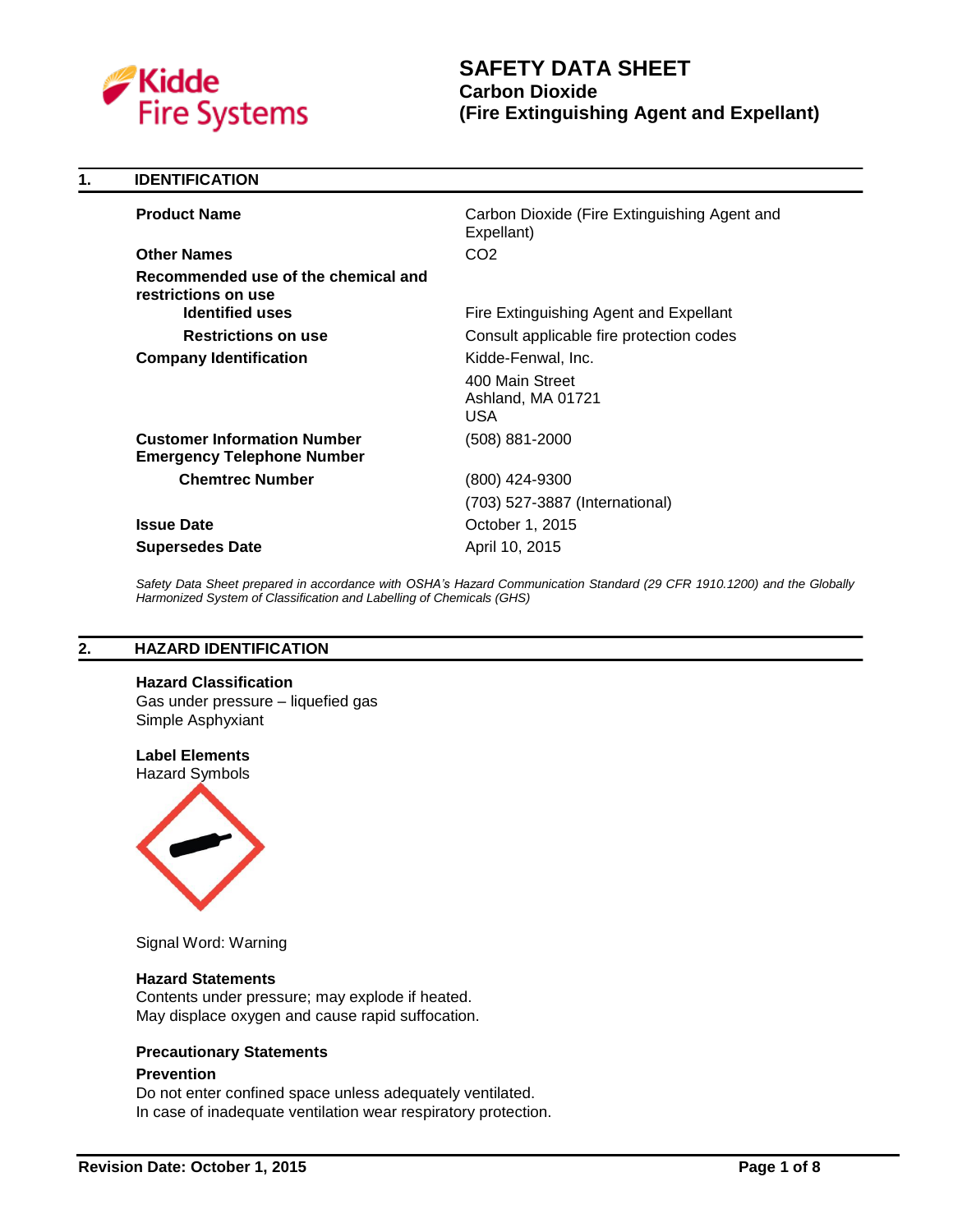

#### **2. HAZARD IDENTIFICATION**

**Response** None **Storage** Keep container tightly closed. Protect from sunlight and store in well-ventilated place. **Disposal** None

### **Other Hazards**

Direct contact with the cold gas or liquid can cause freezing of exposed tissues. Avoid direct inhalation of undiluted gas. Can cause suffocation by reducing oxygen available for breathing. Breathing very high concentrations can cause dizziness, shortness of breath, unconsciousness or asphyxiation.

#### **Specific Concentration Limits**

The values listed below represent the percentages of ingredients of unknown toxicity.

| Acute oral toxicity       | 0%    |
|---------------------------|-------|
| Acute dermal toxicity     | $0\%$ |
| Acute inhalation toxicity | 0%    |
| Acute aquatic toxicity    | 100%  |

#### **3. COMPOSITION/INFORMATION ON INGREDIENTS**

#### **Synonyms:** CO2

This product is a substance.

| Component      | <b>CAS Number</b> | <b>Concentration</b> |
|----------------|-------------------|----------------------|
| Carbon Dioxide | 124-38-9          | >99.8%               |

#### **4. FIRST- AID MEASURES**

#### **Description of necessary first-aid measures Eyes**

Immediately flood the eye with plenty of water for at least 15 minutes, holding the eye open. Obtain medical attention if soreness or redness persists.

#### **Skin**

Gently warm affected areas. Obtain medical attention if frostbite or blistering occurs or redness persists.

# **Ingestion**

Ingestion is not considered a potential route of exposure.

#### **Inhalation**

Remove from exposure. If there is difficulty in breathing, give oxygen. Obtain medical attention immediately.

#### **Most important symptoms/effects, acute and delayed**

Aside from the information found under Description of necessary first aid measures (above) and Indication of immediate medical attention and special treatment needed, no additional symptoms and effects are anticipated.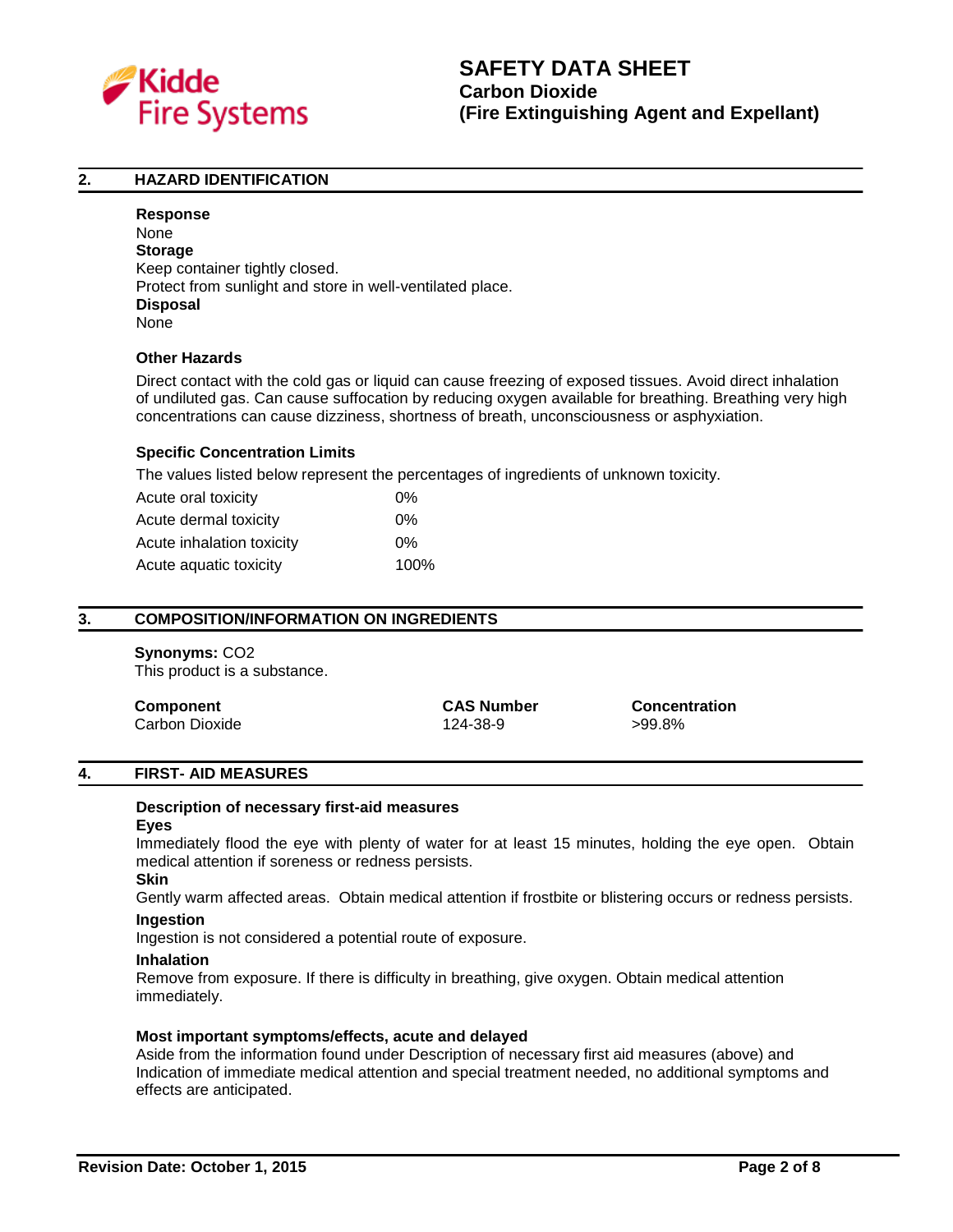

#### **4. FIRST- AID MEASURES**

#### **Indication of immediate medical attention and special treatment needed**

#### **Notes to Physicians**

In case of frostbite, place the frostbitten part in warm water. If warm water is not available or impractical to use, wrap the affected parts gently in blankets. DO NOT USE HOT WATER.

#### **5. FIRE - FIGHTING MEASURES**

#### **Suitable Extinguishing Media**

Carbon Dioxide is used as an extinguishing agent and therefore is not a problem when trying to control a blaze. Use extinguishing agent appropriate to other materials involved. Keep containers and surroundings cool with water spray as containers may rupture or burst in the heat of a fire.

#### **Specific hazards arising from the chemical**

Containers may explode in heat of fire.

#### **Special Protective Actions for Fire-Fighters**

Wear full protective clothing and self-contained breathing apparatus as appropriate for specific fire conditions.

#### **6. ACCIDENTAL RELEASE MEASURES**

#### **Personal precautions, protective equipment and emergency procedures**

Remove leaking cylinder to a safe place. Ventilate the area. Leaks inside confined spaces may cause suffocation as oxygen is displaced and should not be entered without a self-contained breathing apparatus.

#### **Environmental Precautions**

None - Material is a normal atmospheric gas.

#### **Methods and materials for containment and cleaning up**

None - Material evaporates.

#### **7. HANDLING AND STORAGE**

#### **Precautions for safe handling**

Containers should be properly stored and secured to prevent falling or being knocked over. Do not drag, slide or roll containers. Do not drop containers or permit them to strike against each other. Never apply flame or localized heat directly to any part of the containers.

#### **Conditions for safe storage**

Store away from sources of heat or ignition. Storage area should be: - cool - dry - well ventilated under cover - out of direct sunlight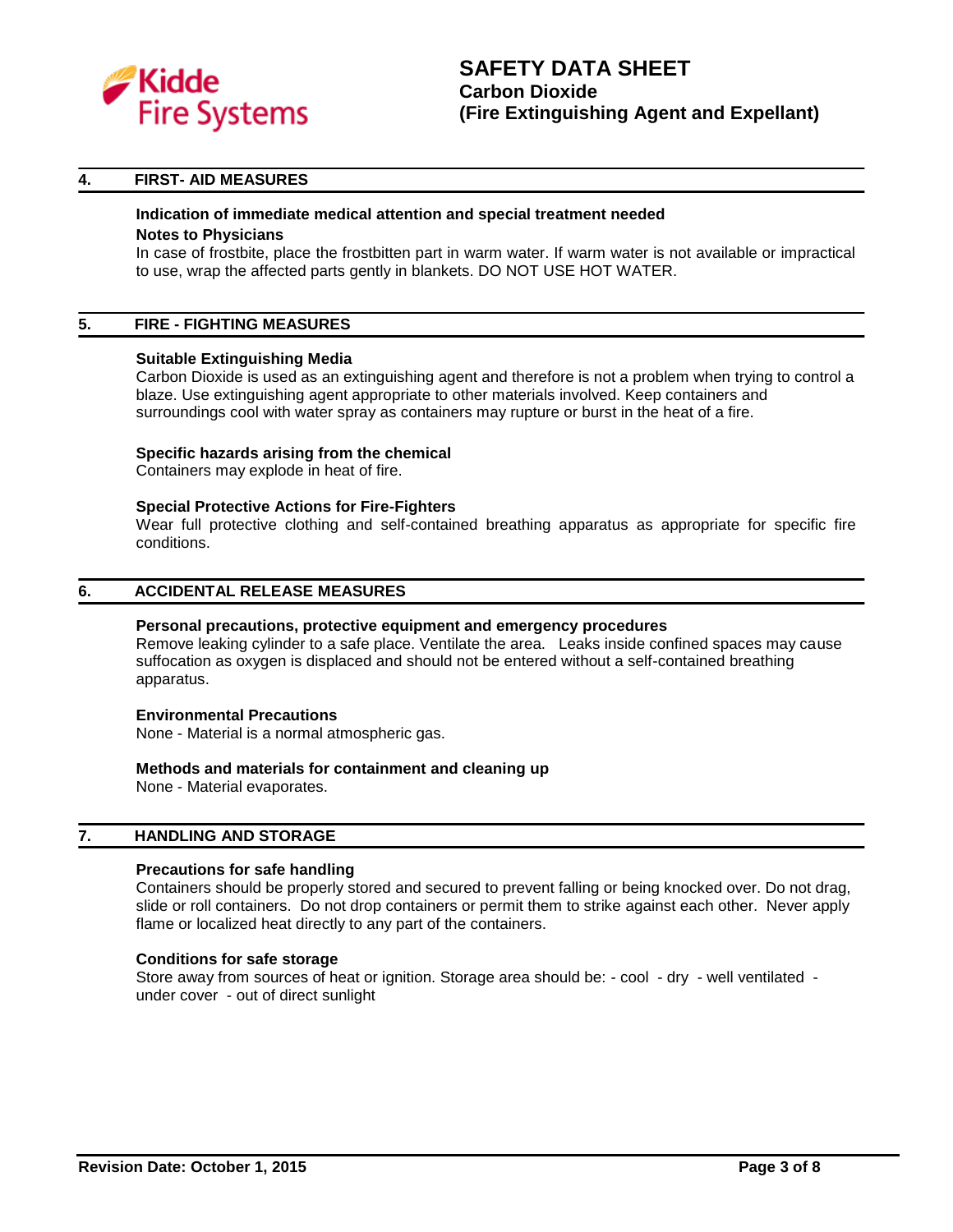

#### **8. EXPOSURE CONTROLS/PERSONAL PROTECTION**

#### **Control parameters**

Exposure limits are listed below, if they exist.

#### **Carbon Dioxide**

ACGIH TLV: 5000 ppm (9000 mg/m<sup>3</sup>) STEL: 30,000 ppm (54,000 mg/m<sup>3</sup>) OSHA PEL: 5000 ppm (9000 mg/m<sup>3</sup>)

**Appropriate engineering controls** Use with adequate ventilation (natural or mechanical), especially in a confined space.

**Individual protection measures Respiratory Protection** Not normally required. In oxygen deficient atmospheres, use a self contained breathing apparatus, as an air purifying respirator will not provide protection. **Skin Protection** Gloves **Eye/Face Protection** Chemical goggles or safety glasses with side shields. **Body Protection** Normal work wear.

#### **9. PHYSICAL AND CHEMICAL PROPERTIES**

| Appearance |  |
|------------|--|
|------------|--|

| <b>Physical State</b>                              | Liquefied gas under pressure                              |
|----------------------------------------------------|-----------------------------------------------------------|
| Color                                              | <b>Colorless</b>                                          |
| Odor                                               | Odorless to Slightly Acidic                               |
| <b>Odor Threshold</b>                              | No data available                                         |
| рH                                                 | Not applicable                                            |
| <b>Specific Gravity</b>                            | 1.522                                                     |
| <b>Boiling Range/Point (°C/F)</b>                  | $-56.6$ °C/-69.8 °F                                       |
| <b>Melting Point (°C/F)</b>                        | -78.5 $\textdegree$ C/109.2 $\textdegree$ F (sublimation) |
| Flash Point (PMCC) (°C/F)                          | Not flammable                                             |
| <b>Vapor Pressure</b>                              | 838 psig @70°F and 1 atmosphere                           |
| <b>Evaporation Rate (BuAc=1)</b>                   | Not applicable                                            |
| <b>Solubility in Water</b>                         | Soluble                                                   |
| Vapor Density (Air = 1)                            | Heavier than air.                                         |
| <b>VOC (%)</b>                                     | Not applicable                                            |
| <b>Partition coefficient (n-</b><br>octanol/water) | No data available                                         |
| <b>Viscosity</b>                                   | Not applicable                                            |
| <b>Auto-ignition Temperature</b>                   | No data available                                         |
| <b>Decomposition Temperature</b>                   | No data available                                         |
| <b>Upper explosive limit</b>                       | Not explosive                                             |
| Lower explosive limit                              | Not explosive                                             |
| <b>Flammability (solid, gas)</b>                   | Not flammable                                             |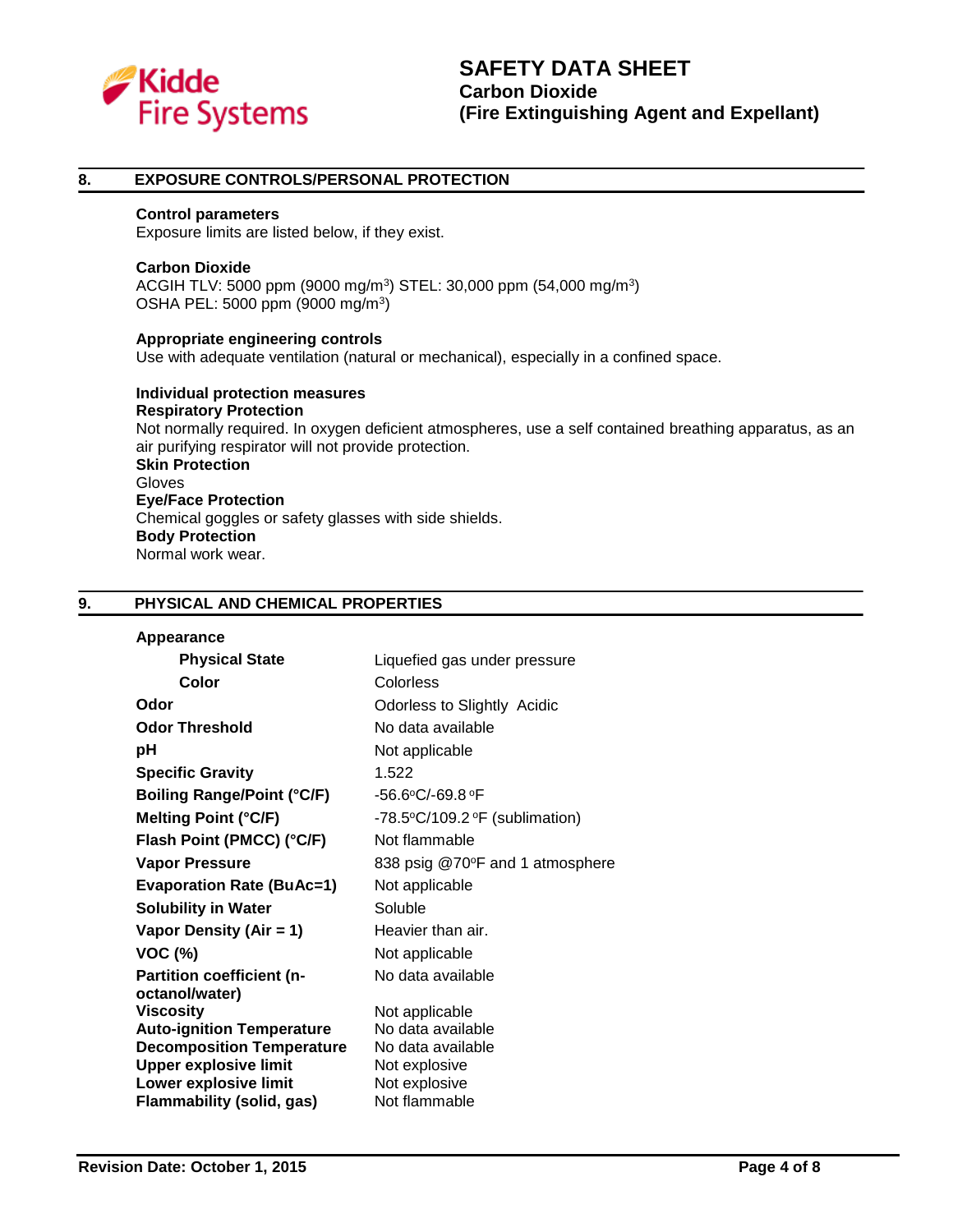

#### **10. STABILITY AND REACTIVITY**

#### **Reactivity**

Containers may rupture or explode if exposed to heat.

#### **Chemical Stability**

Stable under normal conditions.

#### **Possibility of hazardous reactions**

Hazardous polymerization will not occur.

#### **Conditions to Avoid**

Extremely high temperatures - contact with incompatible materials

#### **Incompatible Materials**

Powdered metals (ex. aluminum, zinc, etc.) - strong oxidizing agents – alkalis

#### **Hazardous Decomposition Products**

In contact with moisture will generate carbonic acid.

#### **11. TOXICOLOGICAL INFORMATION**

#### **Acute Toxicity**

Simple asphyxiant. LCLo (inhalation in humans): 90,000ppm/ 5 minutes.

#### **Specific Target Organ Toxicity (STOT) – single exposure**

Exposure to carbon dioxide vapor at high concentrations can cause loss of consciousness which may prove fatal due to suffocation as it displaces oxygen. Symptoms may include light headedness, dizziness, difficulty with breathing, drowsiness, nausea, mental confusion, increased blood pressure and increased respiratory rate.

#### **Specific Target Organ Toxicity (STOT) – repeat exposure**

No data available.

#### **Serious Eye damage/Irritation**

Direct contact with the cold gas or liquid can cause freezing of exposed tissues.

#### **Skin Corrosion/Irritation**

Direct contact with the cold gas or liquid can cause freezing of exposed tissues.

#### **Respiratory or Skin Sensitization**

Available data indicates this product is not expected to cause skin or respiratory sensitization.

#### **Carcinogenicity**

Not considered carcinogenic by NTP, IARC, and OSHA.

#### **Germ Cell Mutagenicity**

Available data indicates this product is is not expected to be mutagenic.

#### **Reproductive Toxicity**

Available data indicates this product is not expected to cause reproductive toxicity or birth defects.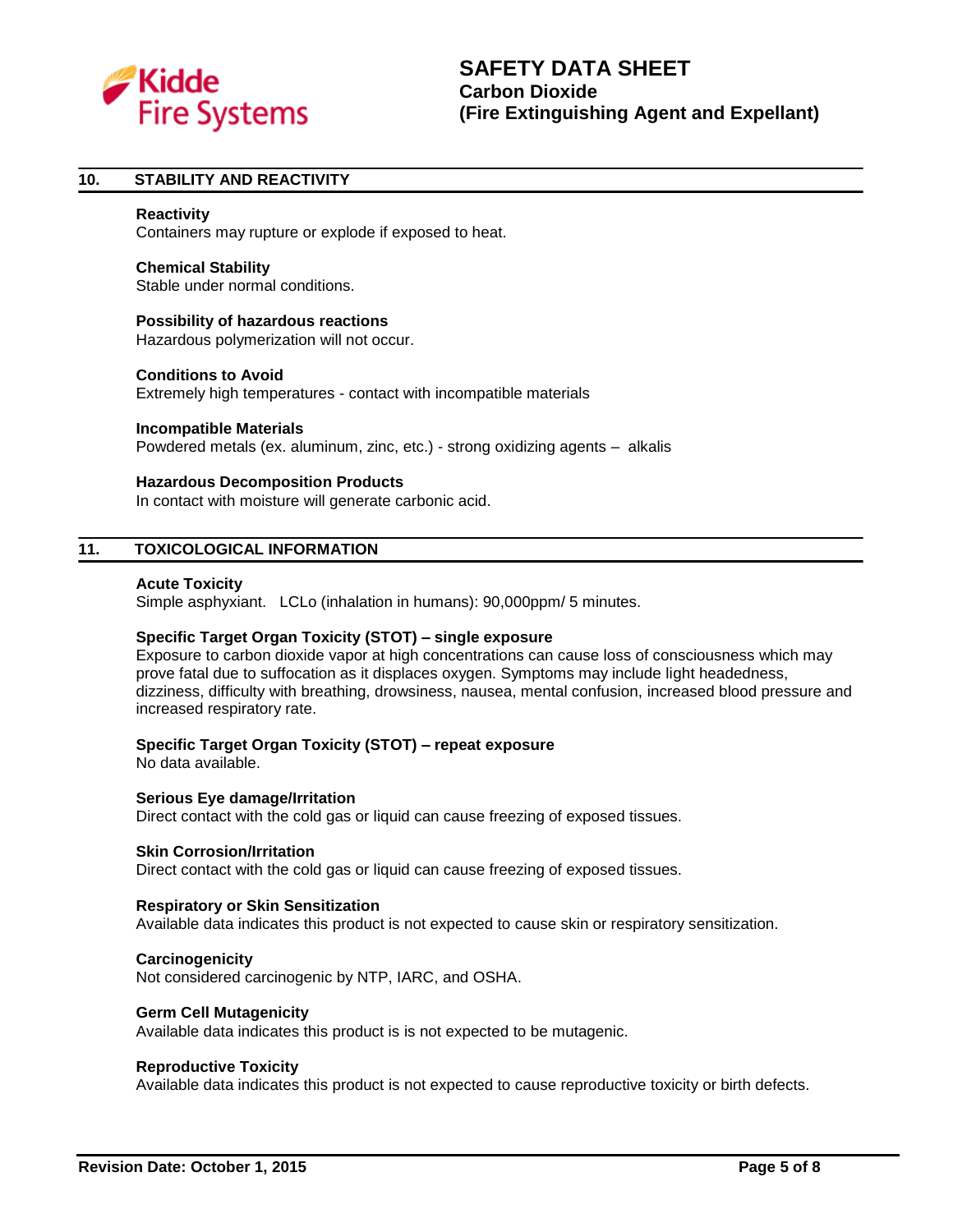

#### **11. TOXICOLOGICAL INFORMATION**

#### **Aspiration Hazard**

Not an aspiration hazard.

#### **12. ECOLOGICAL INFORMATION**

#### **Ecotoxicity**

LC50 (Rainbow trout) 60mg/l 96 hr

#### **Mobility in soil**

Carbon dioxide occurs naturally in the atmosphere.

#### **Persistence/Degradability**

Carbon dioxide occurs naturally in the atmosphere.

#### **Bioaccumulative Potential**

Carbon dioxide occurs naturally in the atmosphere.

#### **Other adverse effects**

No relevant studies identified.

#### **13. DISPOSAL CONSIDERATIONS**

#### **Disposal Methods**

Dispose of container in accordance with all applicable local and national regulations. Do not cut puncture or weld on or near to the container. If spilled, contents will vaporize to the atmosphere.

#### **14. TRANSPORT INFORMATION**

Safety Data Sheet information is intended to address a specific material and not various forms or states of containment.

# **Pressurized Containers**

 **UN Proper Shipping Name** Carbon Dioxide **UN Class** (2.2) **UN Number** UN1013 **UN Packaging Group** Not Applicable **Classification for AIR Transportation (IATA) Classification for Water Transport IMDG**

Carbon Dioxide, 2.2, UN1013 Consult current IATA Regulations prior to shipping by air.

Consult current IMDG Regulations prior to shipping by water.

This section is believed to be accurate at the time of preparation. It is not intended to be a complete statement or summary of the applicable laws, rules, or hazardous material regulations, and is subject to change. Users have the responsibility to confirm compliance with all laws, rules, and hazardous material regulations in effect at the time of shipping.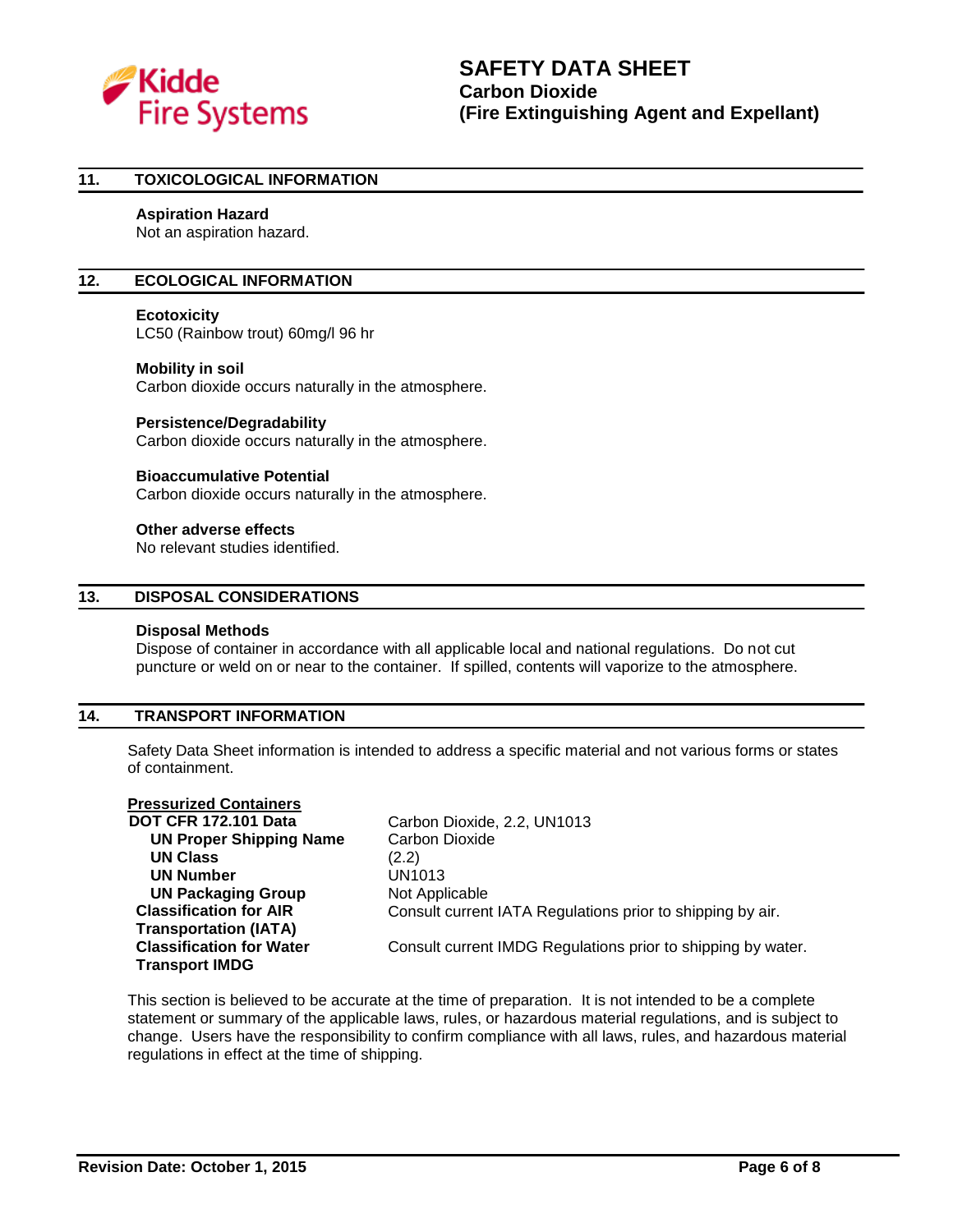

#### **15. REGULATORY INFORMATION**

#### **United States TSCA Inventory**

All components of this product are in compliance with the inventory listing requirements of the US Toxic Substance Control Act (TSCA) Chemical Substance Inventory.

#### **Canada DSL Inventory**

All ingredients in this product have been verified for inclusion on the Domestic Substance List (DSL).

# **SARA Title III Sect. 311/312 Categorization**

Pressure Hazard

#### **SARA Title III Sect. 313**

This product does not contain any chemicals listed in Section 313 at or above de minimis concentrations.

# **16. OTHER INFORMATION**

#### **NFPA Ratings**

NFPA Code for Health - 1 NFPA Code for Flammability - 0 NFPA Code for Reactivity - 0 NFPA Code for Special Hazards – None

#### **HMIS Ratings**

HMIS Code for Health - 1 HMIS Code for Flammability - 0 HMIS Code for Physical Hazard - 0 HMIS Code for Personal Protection - See Section 8 \*Chronic

#### **Legend**

ACGIH: American Conference of Governmental Industrial Hygienists CAS: Chemical Abstracts Service IARC: International Agency for Research on Cancer LCLo: Lethal concentration low N/A: Denotes no applicable information found or available NTP: National Toxicology Program OSHA: Occupational Safety and Health Administration PEL: Permissible Exposure Limit SDS: Safety Data Sheet STEL: Short Term Exposure Limit TLV: Threshold Limit Value

Revision Date: October 1, 2015 Replaces: April 10, 2015 Changes made: Update to Section 14.

#### **Information Source and References**

This SDS is prepared by Hazard Communication Specialists based on information provided by internal company references.

**Prepared By:** EnviroNet LLC.